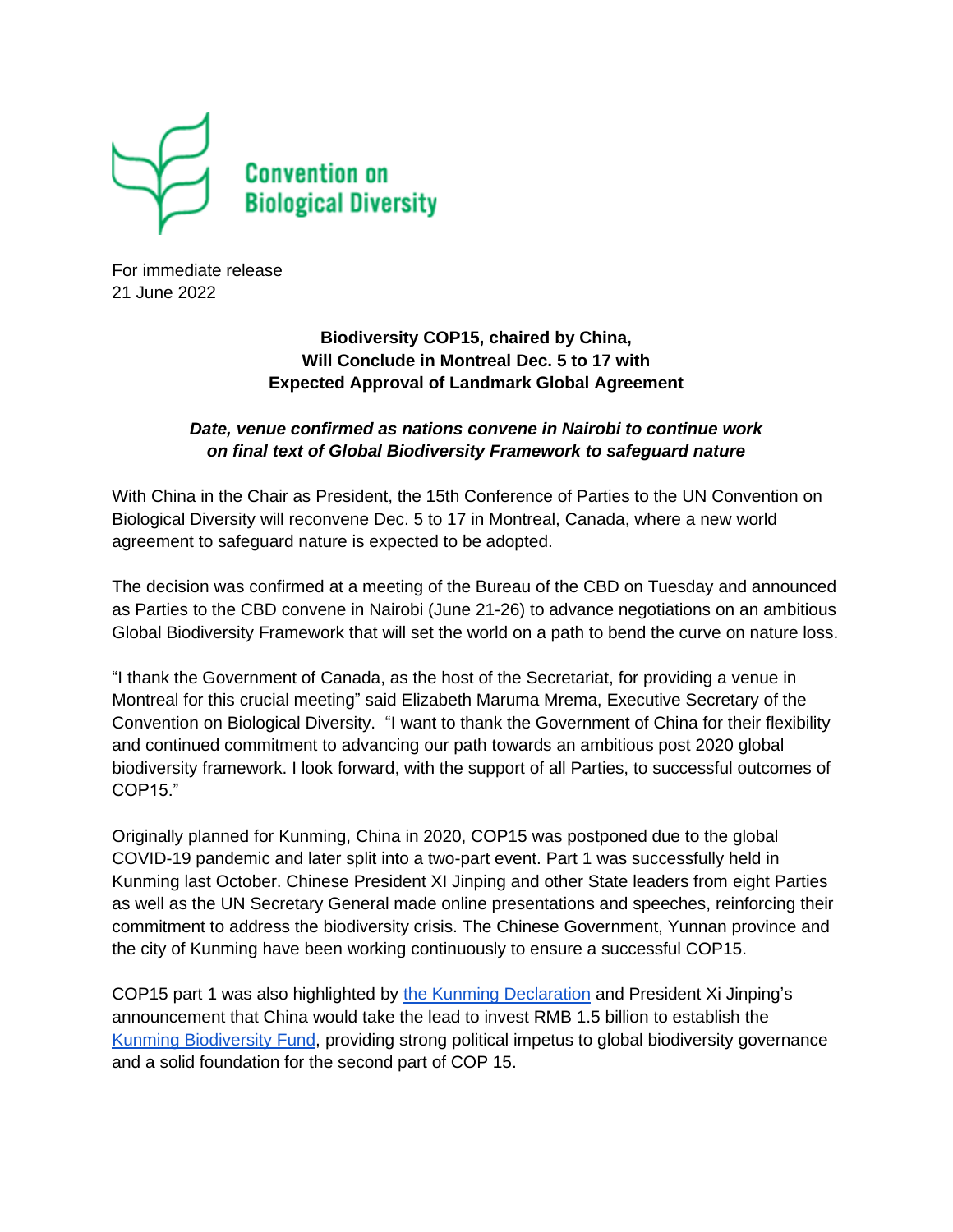COP 15 President, Minister Huang Runqiu, noted that "China would like to emphasize its continued strong commitment, as COP President, to work with all Parties and stakeholders to ensure the success of the second part of COP 15, including the adoption of an effective Post-2020 Global Biodiversity Framework, and to promote its delivery throughout its Presidency."

"It is with great pride that I can confirm Canada will welcome the world to Montreal in December 2022 for COP15. There is an urgent need for international partners to halt and reverse the alarming loss of biodiversity worldwide. With up to one million species currently at risk of extinction worldwide, the world cannot afford to wait any longer for global action on nature protection. Canada will continue to advocate for international collaboration on an ambitious Post-2020 Global Biodiversity Framework" said the Honourable Steven Guilbeault Minister of Environment and Climate Change.

At Nairobi's six-day 4th round of negotiations, delegates will continue progress on the GBF, building on the strong work undertaken in Geneva in March.

Key objectives include:

- Work towards finalization of the GBF text for COP15, setting out the ambition of Parties with respect to outcome goals and related action targets, towards the 2050 vision of "living in harmony with nature". These include targets related conservation, sustainable use and benefit-sharing, as well as addressing drivers of biodiversity loss subsidies and finance
- Strengthening the role of Indigenous peoples, local communities, youth and women and other stakeholders
- Setting a timeframe for implementation through National Biodiversity Strategies and Action Plans and for regular reviews of progress to 2030
- Setting the framework for resource mobilization and other means of implementation
- highlighting the contribution of nature to climate change mitigation and adaptation and to other sustainable developing goals
- Charting the pathway to an agreement on the sharing of benefits from Digital Sequencing Information on genetic resources.

The co-chairs of the negotiations, Francis Ogwal of Uganda and Basille van Havre of Canada, expressed confidence that "delegations will come with a mandate for compromise and consensus that will enable them to work through differences in a constructive way."

## NOTES TO EDITORS

Related news release: **Daily News Briefings and Events at UN Global Biodiversity Framework Negotiations, Nairobi, June 21-26**

Includes media accreditation information: <https://conta.cc/3Gvbzcu>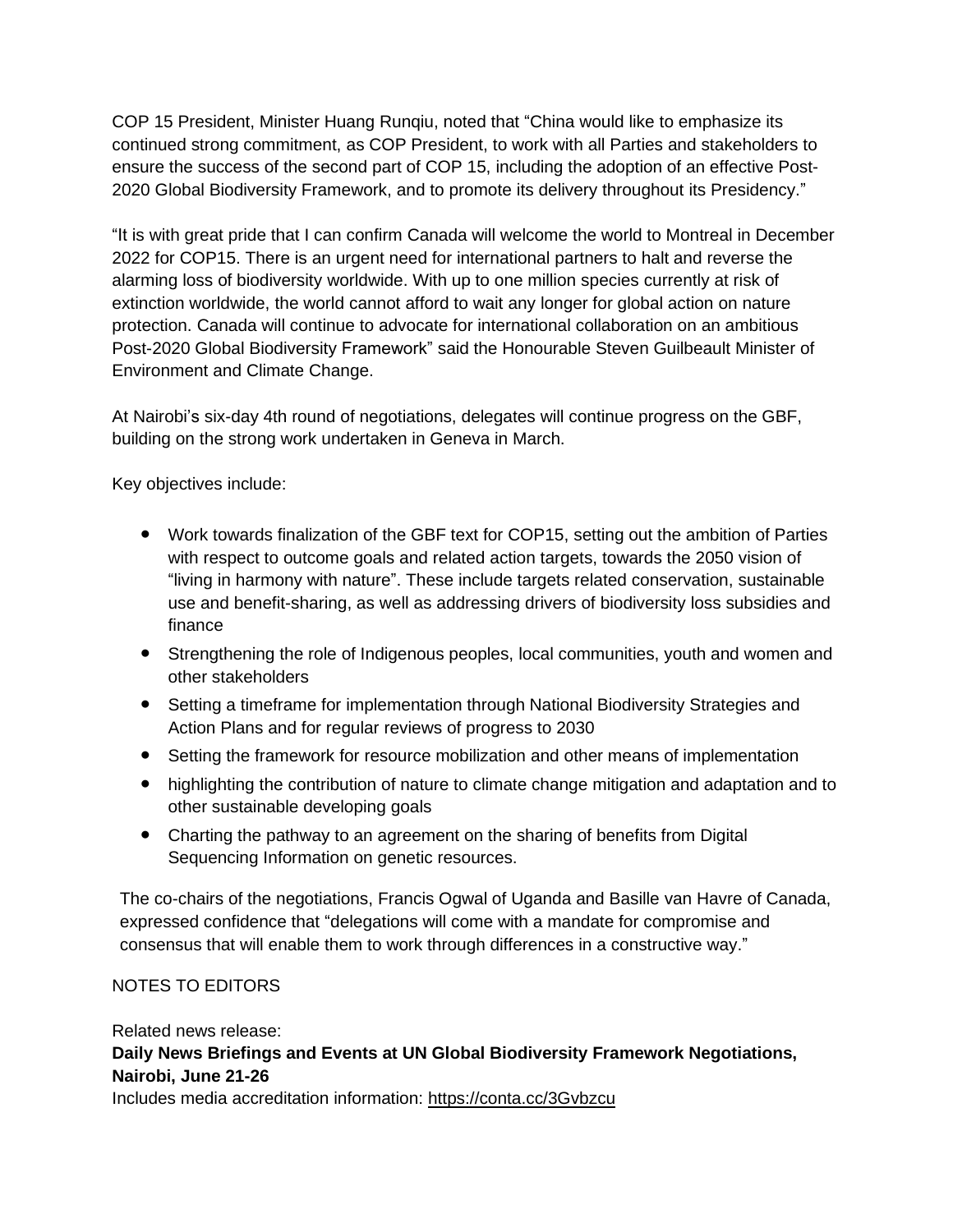Scenario note for resumed sessions: Meeting [documents:](https://www.cbd.int/meetings/WG2020-04) <https://www.cbd.int/meetings/WG2020-04>

Live [streaming](https://www.cbd.int/live) of the plenary, working groups and press events: <https://www.cbd.int/live>

Information on media [accreditation:](http://www.cbd.int/conferences/geneva-2022/media) <http://www.cbd.int/conferences/geneva-2022/media>

Post-2020 global biodiversity framework: https://www.cbd.int/doc/c/0037/8045/a67574c3f7452fd6bb56c058/wg2020-03-03-en.docx

The WG2020 Co-Chairs, with support from the CBD Secretariat, have prepared 25 [one-pagers](http://www.cbd.int/article/first-draft-global-biodiversity-framework-one-pagers) as an information supplement to the first draft of the post-2020 global biodiversity framework: <http://www.cbd.int/article/first-draft-global-biodiversity-framework-one-pagers>

The upcoming UN Biodiversity Conference in Montreal is comprised of

- the 15th [meeting](http://www.cbd.int/meetings/COP-15) of the Conference of the Parties to the Convention on Biological Diversity. <https://www.cbd.int/meetings/COP-15>
- the 10th [meeting](https://www.cbd.int/meetings/CP-MOP-10) of the Conference of the Parties serving as the meeting of the Parties to the Cartagena Protocol on Biosafety (www.cbd.int/meetings; COPMOP-10) <https://www.cbd.int/meetings/CP-MOP-10>
- the 4th [meeting](https://www.cbd.int/meetings/NP-MOP-04) of the Conference of the Parties serving as the meeting of the Parties to the Nagoya Protocol on Access and Benefit-sharing [https://www.cbd.int/meetings/NP-](https://www.cbd.int/meetings/NP-MOP-04)[MOP-04](https://www.cbd.int/meetings/NP-MOP-04)

## **About the Convention on Biological Diversity (CBD)**

Opened for signature in 1992 at the Earth Summit in Rio de Janeiro, and entering into force in December 1993, the CBD is an international treaty for the conservation of biodiversity, the sustainable use of the components of biodiversity and the equitable sharing of the benefits derived from the use of genetic resources. With 196 Parties, the CBD has near universal participation among countries. The CBD seeks to address all threats to biodiversity and ecosystem services, including threats from climate change, through scientific assessments, the development of tools, incentives and processes, the transfer of technologies and good practices and the full and active involvement of relevant stakeholders including indigenous peoples and local communities, youth, women, NGOs, sub-national actors and the business community. The Cartagena Protocol on Biosafety and the Nagoya Protocol on Access and Benefit-Sharing are supplementary agreements to the CBD. The Cartagena Protocol, which entered into force 11 September 2003, seeks to protect biodiversity from the potential risks posed by living modified organisms resulting from modern biotechnology. To date, 173 Parties have ratified the Cartagena Protocol. The Nagoya Protocol aims at sharing the benefits arising from the utilization of genetic resources in a fair and equitable way, including by appropriate access to